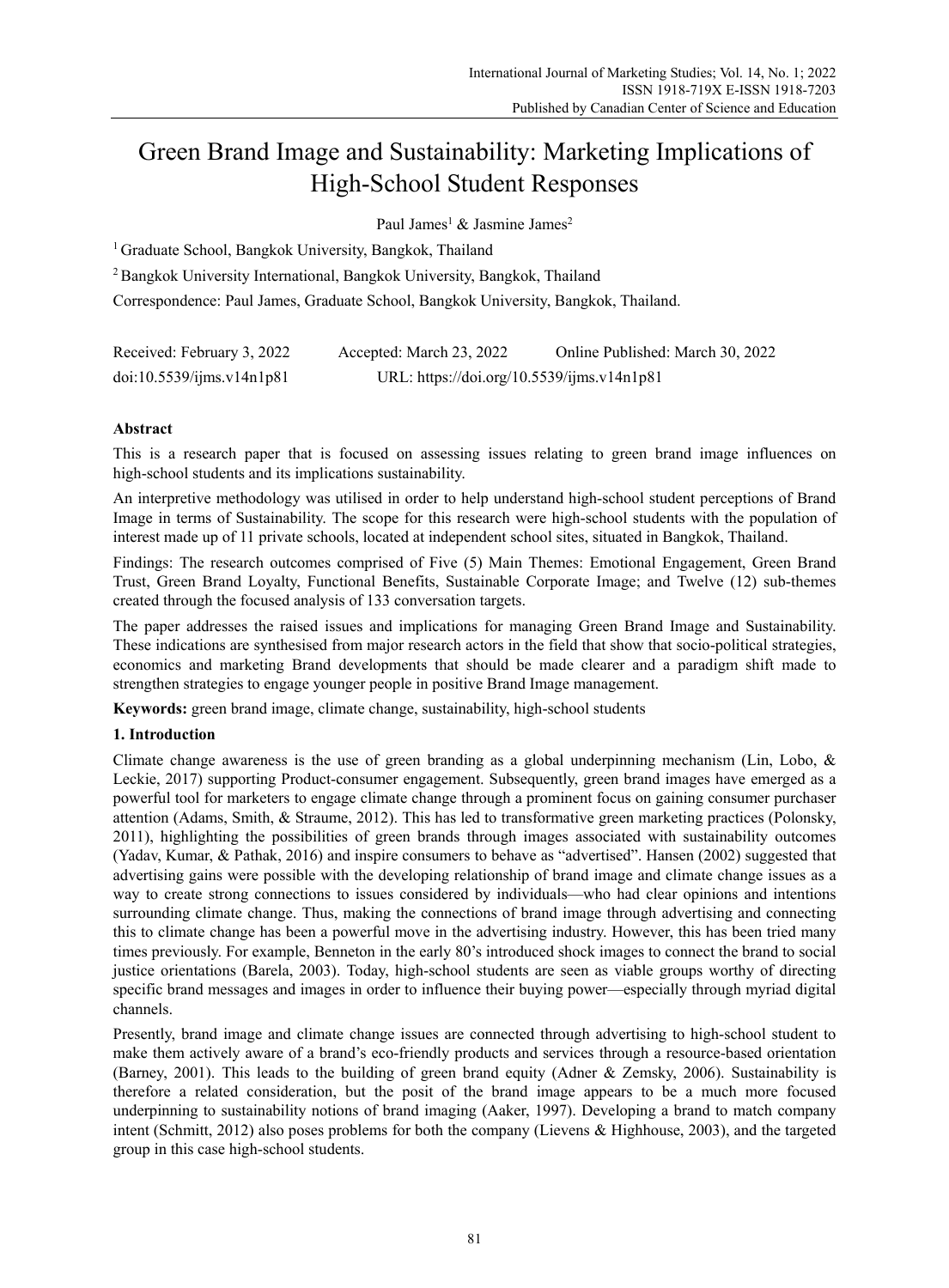## *1.1 Brands and Climate Change Communications Strategy*

Brands are considered by many groups as instruments to build a better world (Grubor & Milovanov, 2017). Brands appear to follow symbolic connections to their targeted groups through brand identity (Kotler & Keller, 2006) and many appear to follow sustainability trends to ensure their visibility (Horlings, 2010). This engagement of the consumer with the brand rests on reference points such as social image, self-image (Lee, Su, & Yang, 2016), representing personal attitude, brand preference and brand loyalty (Miller, 1988). The complex engagement of brand awareness (Esch el al., 2006) within a collective competition (Heath, 2009) makes these other reference points of less importance, and the primary mode for connection—hence brand image through advertising gaining brand recognition (Zhou, Yim, & Tse, 2005) and ensuring heightened brand personality (Lucia et al., 2011).

Connecting with the targeted consumer requires for high-school students who for many, are adept with specific kinds of technology channels and appear to be bombarded through multi-channels and influenced faster through advertising yield and where such targets are influenced by group/peer pressures (Nandan, 2005). However, research provides some understanding that at different stages of the purchase process, high-school students are more focused on the social aspects of being a consumer. There is however, a paucity of research underpinning high-school students express their engaged consumer orientation (Bunce, Baird, & Jones, 2017). This is the focal point for many brand awareness programmes. Subsequently, consumer socialisation patterns serve to give high-school student confidence in making appropriate choices between brands offset by their social grouping influences. This coupled to potential or real expected environment messages (Hartmann, Ibanez, & Sainz, 2005) suggest that high-school students become really tuned into adjusting their responses to such marketing presentations. Further, personal products would appear to become a major connection to the high-school group as their personalities are developing and they become more focused on products that match their internal green brand attitudes (Raska & Shaw, 2012). It would also appear that high-school students are conditioned to accept or reject brand images according to their own internal green constructs based on their peer grouping and their channel sponsors notions of green brand images (Chen & Chang, 2012) resulting in brand consciousness and attachment (Park et al., 2010).

Brand image that works with this group appears to be a combination of attributes seen in the product or services that uphold issues such as visible activism, local position/focus, and subsequent efforts of the company to rationalise the greening product/service supply chain. This means making the whole supply chain visible and ensuring that there is no violation of the greening requirements surrounding this target groups climate change orientation.

Many high-school students appear to focus on the notion that they will inherit the world's climate change problems and issues and thus show conclusively that they have a right to have their views made known and understood by companies who supply them with product/services. This builds on a mantra from McDonalds marketing—"get them while their young and they will be a customer all of their life". Enabling such groups requires companies to engage in a sustainable strategy and generate appropriate data surrounding the relevance of that strategy to the high-school student's group. However, today with severe issues surrounding child-relevant data management, it is difficult in some countries to actually generate such data demands, and this leaves the group considered as an outlier—when in fact they want to be treated the same as any other group for marketing purposes.

What is it that high-school students want from products and services? and does this change?

In order for a brand image to be successful it must translate its brand message so that it is relevant to its target group and influence its buying behaviour (McAlister & Cornwell, 2010). This message is often now directed specifically to high-school student through technology (Hudders et al., 2017), rather than through their parents affecting the child's consumer socialization (Dotson & Hyatt, 2005). However, today more sophisticated messages that are more personal engage each child is considered more important and this is often through digital components, such as the mobile phones. Successful brands do this through specific and distinct offerings such as goods that are produced on-demand to their specification and wants. This leads primarily to good business engagement because of repeat business. In this respect, a good brand image creates product/service demands and ensures the business survival and profit. Companies must embed green DNA in all operational pursuits and this takes imagination, time and effort to change the company culture. The company must then transform how it engages with customers, and in this case conduct appropriate and measured marketing research related to finding out what high school students want, but also deliver this consistently through the brand image.

Being green and being accepted by the high-school student group is a complex problem that is difficult to engage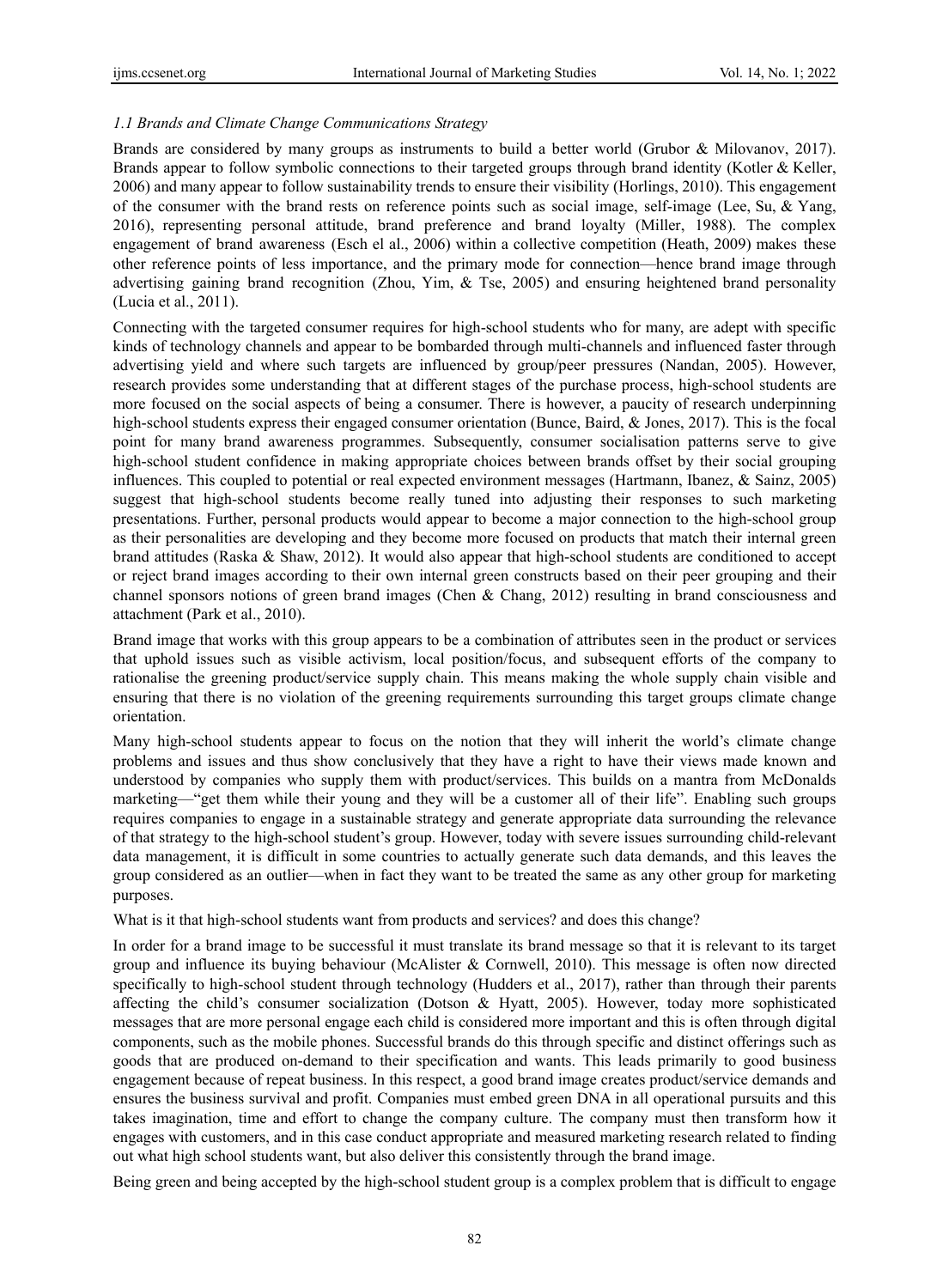with and that signifies a continuing issue for marketers—how to engage those that will be important to your business operating model?

The literature on brand image and high-school student's views are very rare as the extant literature of brand image has mainly focused on competitive advantage and financial performance of adult populations. Further, a customer orientation is required by using brand image capabilities to continuously update their brand image to match changing consumer demands (Han, Kim, & Srivastava, 1998). This is especially important in this type of group. Consequently, this raises some necessary and informed issues (Househ, 2011), and produces the context for the research question, *In what ways are high-school students influenced by Green Brand Image and Sustainability?*

#### **2. Method**

Examining green brand image and sustainability developments for a target group with so little derived data, demands a qualitative study to help distinguish between the many raised climate concerns (Walsh, White, & Young, 2008). The target respondents for inclusion in the research study are high-school students whose opinions are considered authentic and authoritive as 'knowledge agents' (Benn et al., 2008; Sbaraini et al., 2011) reflecting distinctive personal and continuing climate change experiences. These knowledge agents are focused on the research concerns (Cassell & Symon, 2004) by offering material observations regarding important topical "expert" opinion in relation to green brand image and sustainability perceptions (Hansson & Bryngelsson, 2009).

The interview process employed semi-structured interviews underpinned by a subjective "knowledge" viewpoint (Kvale, 1996) designed to ensure the safety of the high-school students and necessary to ensure their security/protection and confidentiality of their opinions (Williamson & Burns, 2014), as well as being conducted from a known safe location—school (Sturges & Hanrahan, 2004). Parental, student, and school manager informed consent was provided in writing. No video was recorded, but the interview audio was recorded, and additional non-identifiable notes were made according to appropriate and purposeful qualitative practices (Nowell et al., 2017). No high-school student was interviewed alone, and no student was without a school representative present. The research method was also reinforced by utilising an inductive/theory building approach (Glaser & Strauss, 1967). This methodology is devised for constructing useful contextual data outcomes (Qu & Dumay, 2011) which informs richer theory development (Cayla & Eckhardt, 2007) and underpinned through reflexivity (Malterud, 2001).

#### *2.1 Participant Characteristics*

Eleven (11) high-school students associated with independent schools interested in climate change, located at a variety of separate and in-scope private schools, were randomly targeted and engaged through distributed online video linkages as part of taught Climate Change online sessions. This work is focused on the material issues raised associated with high-school student opinions. This materially impacts on the purposeful actualisation and provision of future developments of high-school students relating to environmental effects by informing this aspect of climate change discussion. The students provided the data during the Covid-19 pandemic. Consequently, the targeted closed population of eleven (11), were all contained within an identified research frame (Ritchie & Lewis, 2003; Fink, 2000), which was made up of all high school students who had on-going climate change experiences thus informing empirical adequacy (Spanos, 1990).

#### *2.2 Pilot Study*

A pilot study was carried out with one (1) respondent—chosen at random (James & James, 2011)—from the population and excluded from the main interview process following Maxwell (2013)—leaving 10 high-school students as a focus for the main interviews. The outcome of the pilot study validated changes to language and the logic of the probing questions to respondents (Kim, 2011).

#### *2.3 Interviews*

All interviews were conducted in English and took approximately 45 minutes (Ward et al., 2015; Sbaraini et al., 2011), and recorded with permission (Duranti, 2006). An identical set of prepared open questions for each individual was used (Gray & Wilcox, 1995; James, 2014; Kvale, 1996) and modified through the use of conditional probing questions (Balshem, 1991; Punch, 2014; Meurer et al., 2007). Whole-process validity (Denzin & Lincoln, 1994) underpinning methodological coherence (Denzin, & Lincoln, 2018) was preserved by connecting the main research question to the data outcomes (Stenbacka, 2001).

#### *2.4 Data Analysis*

In terms of the data analysis procedure, each interview was independently and manually coded (Dey, 2005)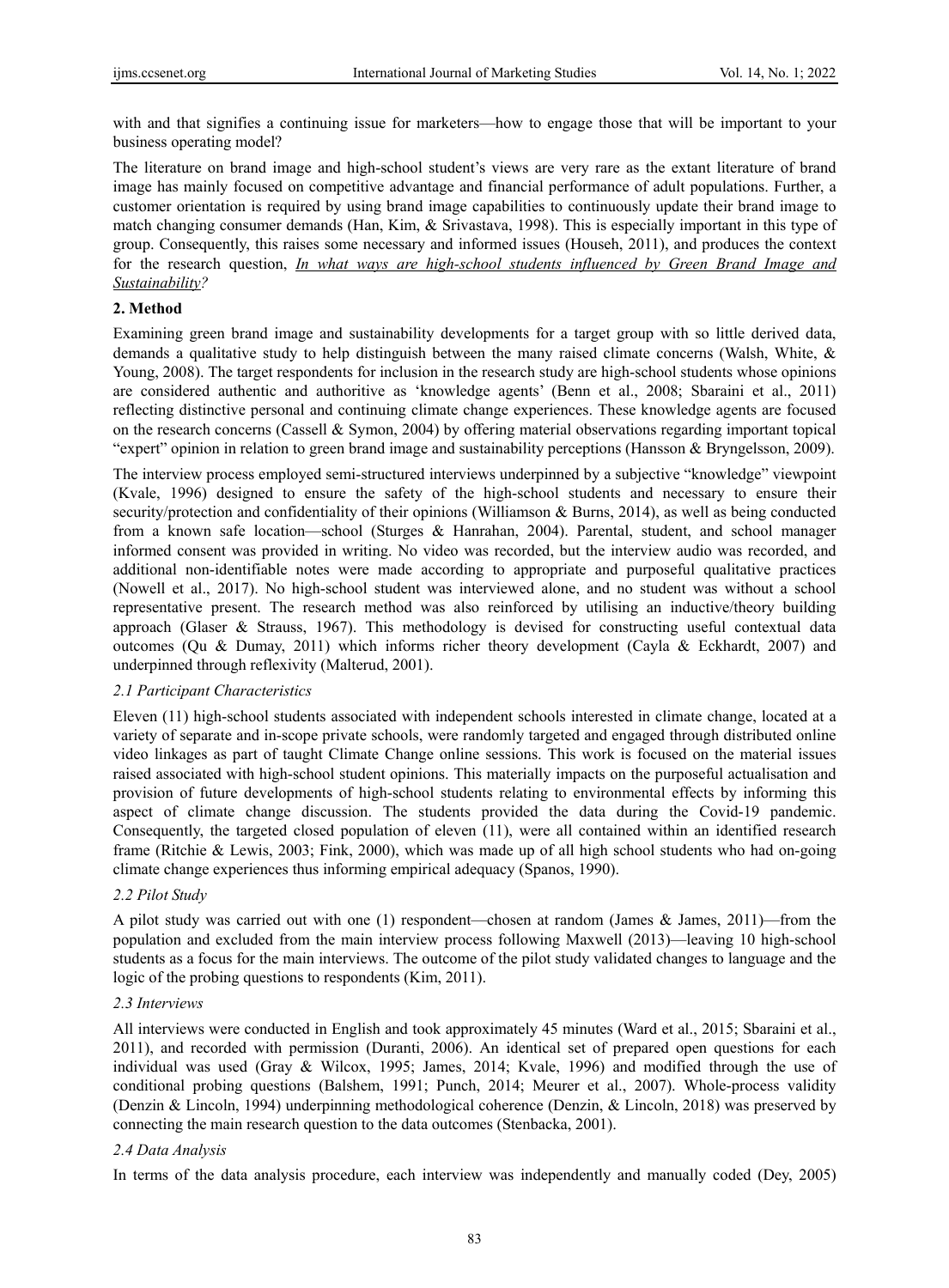leading to the thematic and sub-theme analysis and outcomes using NVivo 11 (Glaser, 1992; Walsh, White, & Young, 2008; Charmaz, 2006). The analysis fully represented the respondent's views (Buston, 1999; James, 2015). The outcome was based on employing 'credibility' (Johnson, 1997) and 'dependability' (Lincoln & Guba, 1985) as a replacement for 'reliability' (Strauss & Corbin, 1990). Therefore, this supports a rational outcome as "best explanation" (Achinstein, 1992) recreating through grounded theory towards the most valuable outcome (Noble & Mitchell, 2016; James & James, 2011). Finally, this research focus exploits authentic opinion reflecting the narrative and experience level of the high-school students through robust rigour (Seale & Silverman, 1997) and were designed to help construct an analysis committed to the 'interests of the public good' (Sinzdak, 2008).

## **3. Results**

#### *3.1 Figures and Tables—Illustrating the Data Outcomes*

The research outcomes as shown in Figure 1 below is provided as a layered, considered choice (Reissmann, 2008). The outcomes are illustrated below in Table 1 and comprises of Five (5) main themes: Emotional Engagement, Green Brand Trust, Green Brand Loyalty, Functional Benefits, Sustainable Corporate Image; *and* Twelve (12) sub-themes underpinned by 133 conversation targets as in Table 1, below.



Figure 1. Research outcomes

Table 1. Primary outcomes—Research question, themes, sub-themes and conversation targets

| <b>Research Question</b>                                                                  |                                 |                             |  |
|-------------------------------------------------------------------------------------------|---------------------------------|-----------------------------|--|
| In what ways are high-school students influenced by Green Brand Image and Sustainability? |                                 |                             |  |
| Main Themes                                                                               | Sub-Themes                      | <b>Conversation Targets</b> |  |
| <b>Emotional Engagement</b>                                                               | Attitude                        | $\overline{11}$             |  |
|                                                                                           | Social Responsibility           | 09                          |  |
|                                                                                           | Total                           | 20                          |  |
| Green Brand Trust                                                                         | Reliable Performance            | 10                          |  |
|                                                                                           | <b>Environmental Reputation</b> | 15                          |  |
|                                                                                           | Total                           | 25                          |  |
| Green Brand Loyalty                                                                       | Reinforcement                   | 13                          |  |
|                                                                                           | Recognition                     | 07                          |  |
|                                                                                           | <b>Information Flow</b>         | 06                          |  |
|                                                                                           | Total                           | 26                          |  |
| <b>Functional Benefits</b>                                                                | Climate Engagement              | 10                          |  |
|                                                                                           | Cheaper Sustainable Goods       | 08                          |  |
|                                                                                           | Repurchasing                    | 11                          |  |
|                                                                                           | <b>Total</b>                    | 29                          |  |
| Sustainable Corporate Image                                                               | Influencers                     | 15                          |  |
|                                                                                           | Eco-friendly Perceptions        | 18                          |  |
|                                                                                           | <b>Total</b>                    | <u>33 (133)</u>             |  |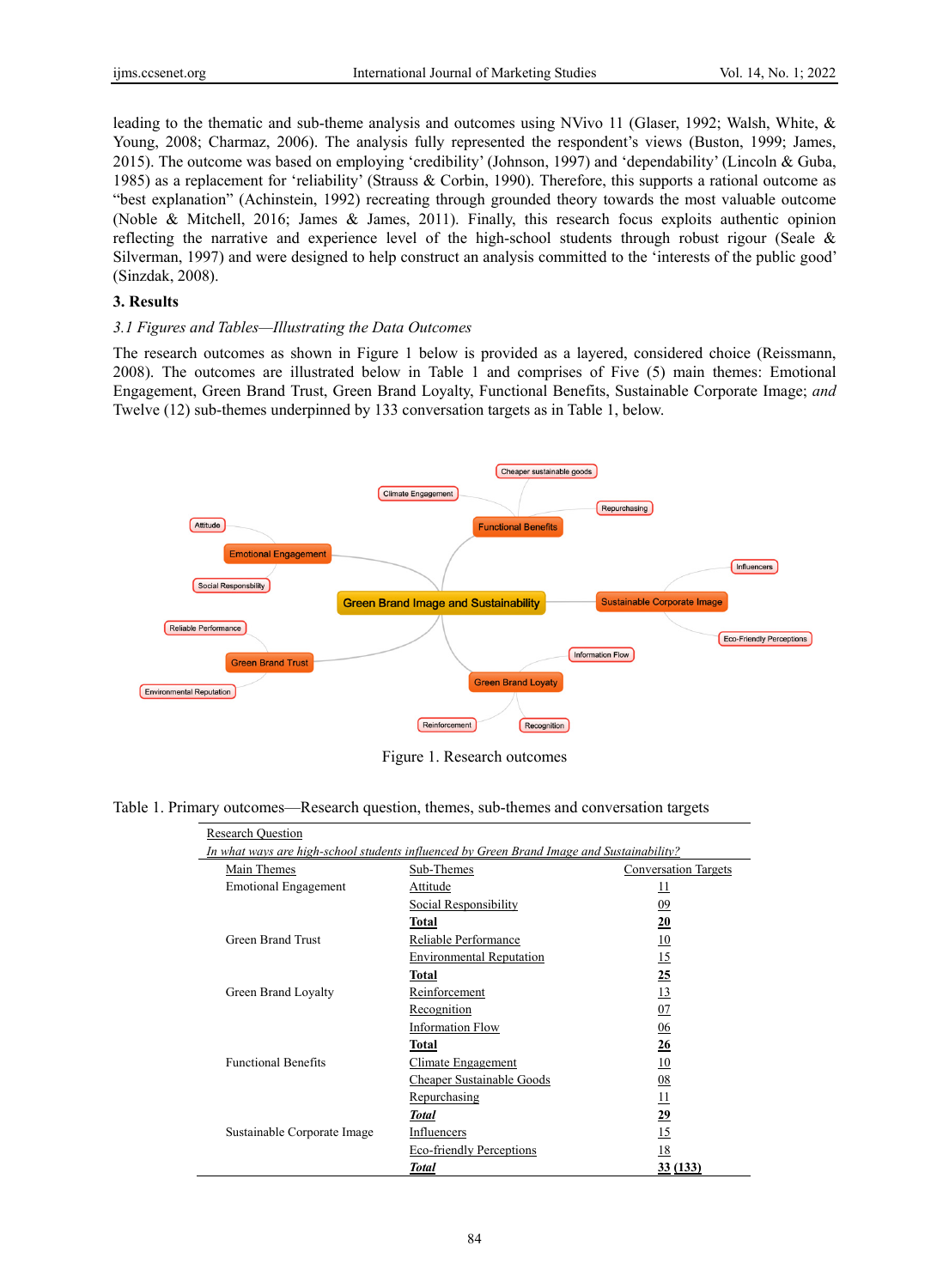The discussion focuses on the main-theme elements, where the respondent's voice is revealed by the stated ad-verbatim dialogue, reflecting the respondent's opinion (Cassell & Symon 2004), where the reporting format is directly informed/derived from Gonzalez (2008) and Daniels et al. (2007). Consequently, the explanations that are presented are considered internally coherent (Coombs, 2017) adding to the value of the consequent analysis whilst maintaining respondent confidentiality (Kaiser, 2009). The amount of numbers do not carry any weight in the analysis, but numbers are included to give some breadth to the stated theme development.

## *3.2 Data Discussion Reporting Process*

The discussion focuses on the main-theme elements, where the respondent's voice is revealed by the stated ad-verbatim dialogue, reflecting the respondent's opinion (Cassell & Symon, 2004), where the reporting format is directly informed/derived from Gonzalez (2008) and Daniels et al. (2007). Consequently, the explanations that are presented are considered internally coherent (Coombs, 2017) adding to the value of the consequent analysis whilst maintaining respondent confidentiality (Kaiser, 2009). The amount of numbers do not carry any weight in the analysis, but numbers are included to give some breadth to the stated theme development.

The primary outcomes are presented below (after Gonzalez, 2008), using isolated data abstraction layers (Cassell & Symon 2004). Consequently, by considering the research question—*In what ways are high-school students influenced by Green Brand Image and Sustainability*, the outcomes are stated here as (5) Main-Themes, and (12) sub-themes as indicated in Table 1 above, where each sub-theme is located and examined within each respective associated Main-Theme.

## *3.3 Main Themes*

This paper targets the opinions of high-school students who have an interest in climate change and how this influences their opinion of Green Brand Image and Sustainability. The relevant statements made by respondents are presented and each main theme is then immediately discussed.

## 3.3.1 Main Theme—Emotional Engagement

In terms of Attitude respondent (02/09) suggested that:

"…Yes, we have used the Greta effect because everyone has heard of her. However, she does not represent us, we don't agree with what she says, cos we need to do it differently for adults to take us seriously…"

"…We feel empowered now to go out and take the climate change message to people. It is about making sure that people hear, see us and be moved by our message of hope…"

In terms of Social Responsibility respondents (04/07) suggested that:

"…We expect all consumers to be SR. But they are not. Rich people are the worst. They can do something, but don't. We together respect others who like us think in the same way—and that goes for the producers…"

"…It is something we are taught here, but as soon as you go outside the school, it isn't seen—especially for multi-nationals here…"

The high-school students appear to understand very well the effects of an emotional engagement, as this is espoused through a group rational and modified reinforcement of localised group norms. Emotional positioning through green brand imaging has not been readily assessed in the literature and its impact is essentially unknown. However, the presence and perceived attributes of the target consumer provide an important level of emotional engagement and resulting attitude. Further, it would appear that high-school students understand their needs and make choices associated with the perceived green intentions of the green positioning strategy (Roozen & De Pelsmacker, 1998). Positioning of the brand and subsequent imaging effects is essential in competitive markets (Hooley, Saunders, & Piercy, 1998). However, in the high-school student group the level of emotional engagement is unstated, or ignored by the product producer, and thus, an essential outcome of the greening narrative through brand imaging is left out and can lead to perceptions of ambiguous greening claims (Pickett Kangun, & Grove, 1995).

The high-school students appeared to recognise the heightened need to see and experience the way in which product/service providers complied with business norms associated with social responsibility and more closely with environmental responsibility. They appear to be sceptical of larger businesses and multi-nationals who are thought to be less accountable than expected. The high-school students appeared to exhibit a narrow focus on assessing green corporate producer capability and orientation towards altruistic outcomes and to a larger extent a moral responsibility to do something good (Rodin, 2005). This appears to define their experiences and subsequent buying actions and also has raised their perceptions of how well companies show through green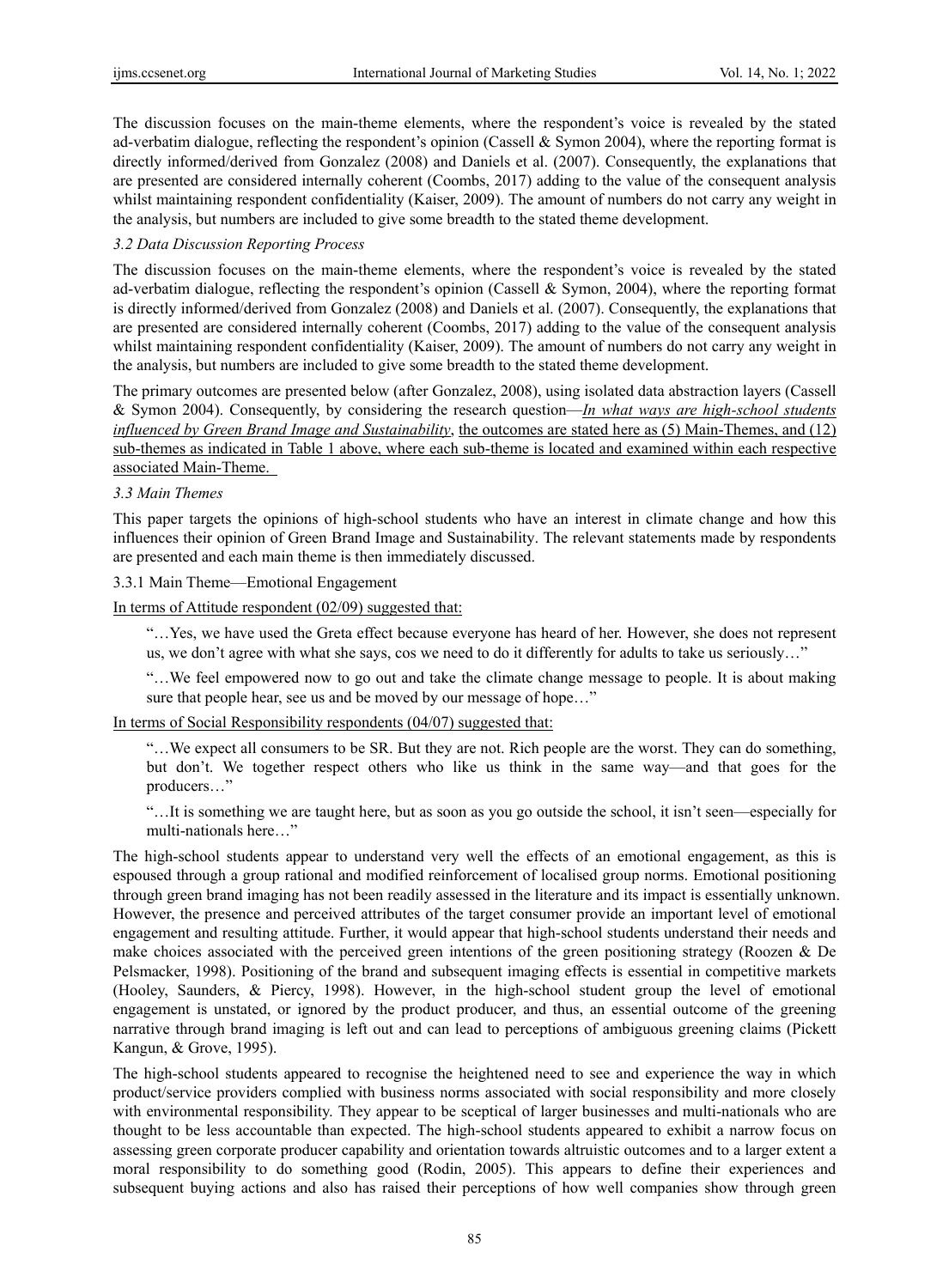brand imaging, their level of targeted emotional engagement with the producers through differentiation (Jamali & Mirshak, 2007) according to their stated social responsibility remit (Hąbek &Wolniak, 2016; Andayani, 2021).

3.3.2 Main Theme—Green Brand Trust

In terms of Reliable Performance respondent (07) suggested that:

"…I trust certain brands because they deliver. We trust the same brands because we think the same and we support each other through the purchase and use of it..."

In terms of Environmental Reputation respondent (01) suggested that:

"…I don't think that brands that have been going for more than 20 years can show that they are green brands, because they didn't do it in the beginning and are just jumping on the climate-change bandwagon…"

Green branding has only been a delivery strategy for most producers for a very short-period of time (Leonidou & Skarmeas, 2015) and high-school students expressed little confidence about brands that only just appear to have gone "green". This appears to be coherent with the high-school students group norms, as it is perceived as new, logical and dynamic to support. To the high-school students, underpinning green brand trust requires a continuing longer-term narrative (Hollebeek & Macky, 2019). The student perceptions result from their own experiences and in this case also indicate that for trust development this would take a much longer time to enact. The sense of differentiation therefore polarises consistent messages associated with newer product strategy (Delgado-Ballester & Munuera-Aleman, 2005), from those brands that should have done something "green" previously but didn't. This issue is very relevant to high-school students, as such younger consumers have been treated as indifferent to historical data, as many consumers and corporates ignore their ability to make such marketing decision outcomes. Further, the data suggests that the high-school students act within a focused associated network, with functional and emotional entanglements (Lin, Lobo, & Leckie, 2017), and levels of restricted group trust and authenticity (Phung, Ly, & Nguyen, 2019) that openly and powerfully direct their consumer actions and reinforce green brand trust perceptions through group norms (Kong & Zhang, 2014).

3.3.3 Main Theme—Green Brand Loyalty

In terms of Reinforcement respondent (08) suggested that:

"…We all agree on a product (mostly) that meets our needs. We buy this product as it matches our attitudes and to show eco-signals to others…"

In terms of Recognition respondent (10) suggested that:

"…The products we like, are also seen by others, who tell us how much we support good eco-products. This helps with our ego and also shows that other recognise our good choices…"

In terms of Information Flow respondent (06) suggested that:

"…It is our thinking that sustainability, information flow and knowing what is right with a green product that helps us differentiate between products and groups of products - whether sold by the same company or not. It is confusing sometimes…"

It would appear that the high-school students group concentrate on moving from innovative products (green imaging) that get their immediate attention and move towards more sustainable products (Engardio, 2007). This results from recognition of such innovative products within discernible levels of learned sustainability differentiation (Armstrong & Lehew, 2011). This is a significant outcome. This also shows an increase in pressure from independent stakeholders (Kumar et al., 2018) and a subsequent response to the differentiated communication of the brand imaging (Aaker & Joachimsthaler, 2000) and underpins a readiness to accept brand imaging messages and green claims (Peattie, 1999) that "connect" to them (Bashir et al., 2020) through image/message reinforcement measures offered through consistent information flows.

Green brand loyalty appears to be important to student group cohesion (Carron & Brawley, 2000). In this respect, the high-school students show their cohesion and the linkage to green brand loyalty through in-group reinforcement processes that share green data across digital channels/platforms. There is no evidence of one following the other, and this is instrumental in that the high-school students seem to execute their group roles and experience interdependent relationships within the group, whilst having similar dispositions creating entitativity (Lickel et al., 2000).

3.3.4 Main Theme—Functional Benefits

In terms of Climate Engagement respondent (01) suggested that: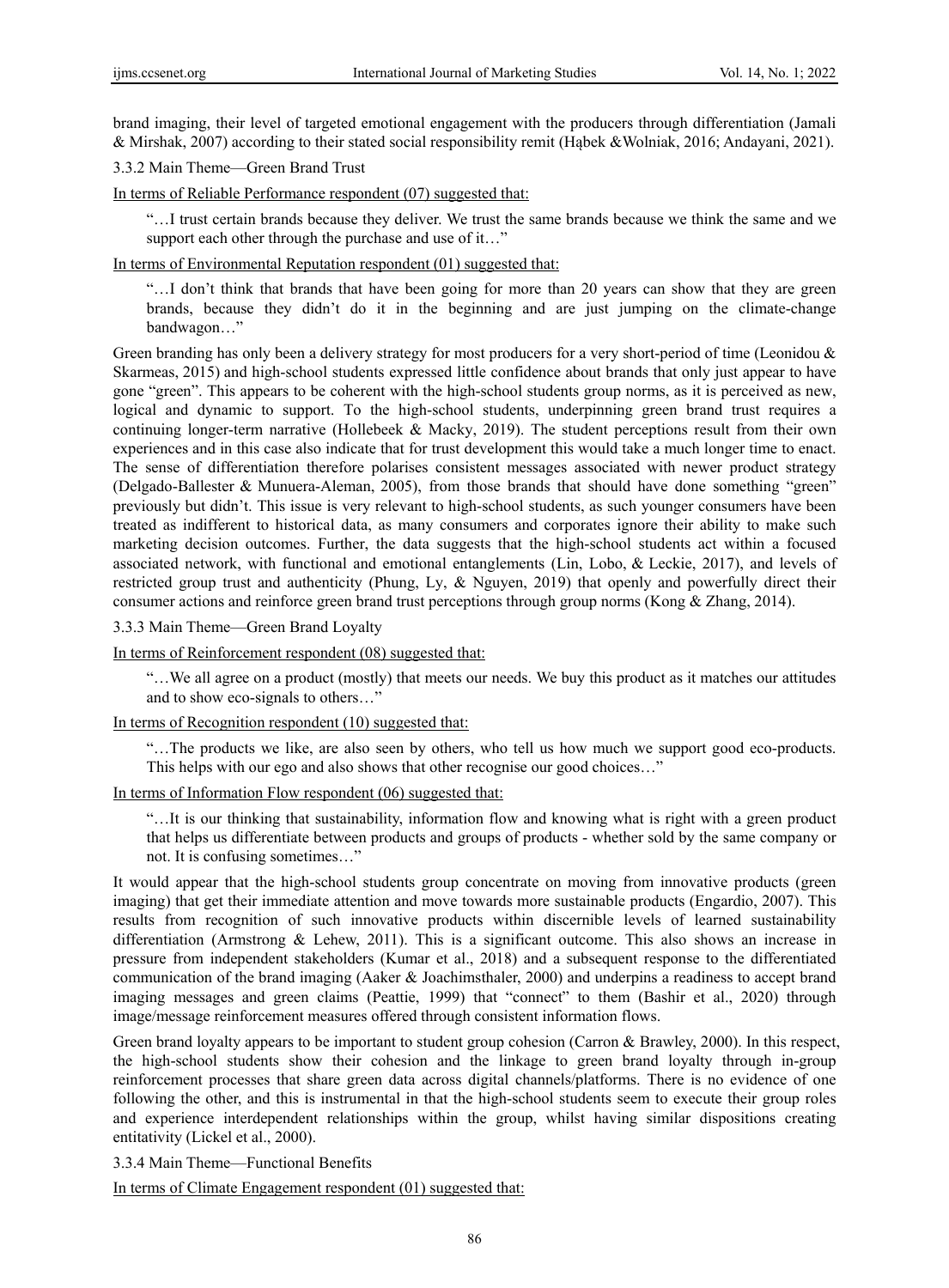"…Our future requires us to act morally and ensuring product we buy are ethically produced and green. We wear such products to show others our concept too…"

## In terms of Cheaper Sustainable Goods respondent (06) suggested that:

"…products supposed to last. We think though that this means weeks or a few months because we know we will change our minds soon. We accept that. So, we expect these products should be the same functionally for this time…"

#### In terms of Repurchasing respondent (03) suggested that:

"…It is better to buy products you know from information and experience. Many times we have moved to another product only to come back again. We consistently buy products that match our green needs…"

The core of the brand is functionality and how this enhances the perception of climate engagement and what it does for the purchaser. Subsequently, from the high-school student responses, this has implications, as major brands do not focus on their requirements, as this segment is considered an outlier or inferior to the main purpose of the brand rationale - despite the obvious imperative that young consumers become main consumers as they get older. Therefore, the lack of priority and focus, becomes a risk to the sustainability of the brand image. Green messages without the associated functionality lead to short-term involvement. Further, Grant (2008) indicates that the greening perspective associated with brand eco-image development is a short-term priority where features such as an eco-advantage is predominantly short-lived (Söderholm, 2020) as competitors see the outcomes of marketing strategy and change according to the merits (for the producer) relative to the level of gained profit. The coherence of high-school student consumer benefits associated with the producer stated corporate green brand imaging, results in enhanced trust that is subsequently reinforced for any subsequent repurchases. However, this needs to be viewed in the context of requiring cheaper products over time, that are consistently sustainable along with the measures adopted by the producer. Given that green products often cost more than products that are not considered green, indicates that the high-school students perspectives will quickly forget products that do not match their approach to product sustainability requirements.

Subsequently, consumers change and so must the green brand image narrative. Changes to language ensure focused connections to consumer tribes, but this is driven by the producer. Further, the high-school students view brand image sustainability to be a reactive measure, associated with dropping demand and requires increased attention to manage the consumer market share.

3.3.5 Main Theme—Sustainable Corporate Image

In terms of Influencers respondents (05/07/03) suggested that:

"…We read and test like any other buyers. Overtime we see what is sustainable and what is not. We make very quick decisions if they don't do it, we drop them as a group. Check out TikTok. The net is great for that…"

"…I know that we follow companies that show some sustainability outcomes. We follow and show what is important to us. I hope they see it too…"

"…We see companies supporting climate change and we are influenced to buy products that are green that they sell. It is that simple…"

In terms of Eco-friendly Perceptions respondent (02/04) suggested that:

"…Being eco-friendly requires their commitment. When we see that, we commit too—with our money…"

"…The key is in the consistent message of their advertising. They make mistakes, but if there is green consistency, we can support them…"

Corporate image issues embedded in contemporary advertising (Martínez, 2015) that now emphasise and integrate with client perceptions of green brand trust (Berry & Rondinelli, 1998) are also likely to discover a larger section of society wanting to support and trust such stated advertising outcomes (Chang & Fong, 2010). Influencing corporate image changes are the data corresponding to rational inquiry during marketing research activities (Reinartz, Wiegand, & Imschloss, 2019) indicating consumer preferences related to purchase intentions for eco-products (Namkung & Jang, 2013). This is signalled by the high-school students as being represented by "innovative methods" for eco-message reinforcement (Porter & van der Linde, 1995). Further, digital channels provide a quick means to encapsulate green corporate image development and communication capability and these can be done very quickly (Reinartz, Wiegand, & Imschloss, 2019). This coupled with the predominant digital culture of "online at all times", means that product producers can engage with appropriate apps and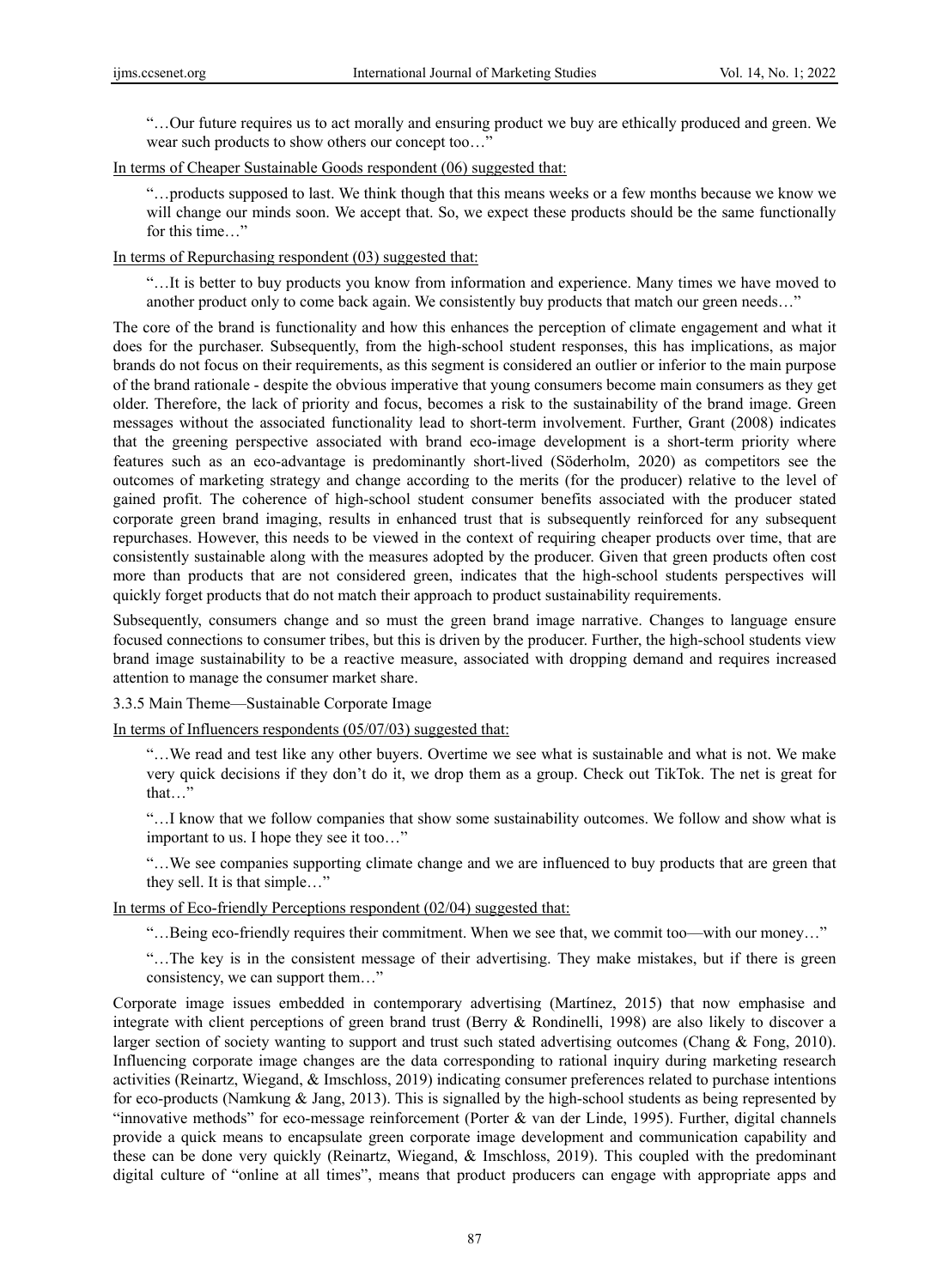thereby influence the main actors associated with the student groups (Shrum, McCarty, & Lowrey, 1995). In return, the high-school students also showed that they have some element of control over purchasing behaviour, which appears to be moderated by the group, as the purchasing behaviour can be assessed across the variety of digital touchpoints resulting in a buy or no buy situation (Lemon & Verhoef, 2016). Eco-friendly according to the high-school students suggests a continuing engagement of the corporate image which remain as stated by the producer consistently over time—where there is a congruency between eco-innovation in the production and process innovations.

Since research has indicated that sustainable corporate image has a significant impact on customer satisfaction and loyalty (Martenson, 2007), then a sustainable green corporate image may have the ability to widen the scope of the production, realise standardisation of the production process to meet consistent and controlled criteria and green image development to meet levels of competitiveness against the competition (Hart, 1995).

#### **4. Conclusions**

It would appear that there are different types of brand image that "connect" to specific groups of consumers (Nguyen & Leblanc, 2001) and these have powerful implications especially for material green consciousness (Connolly & Prothero, 2010) of consumers including high-school students (Lee, 2010; Lee, 2008). The attractiveness between brand loyalty and brand reinforcement appears to be posited within their retention decision capability. Further, high-school students act as brand reinforcers to their group through the technology channels that are utilised which reflect their short time-frame of psychological engagements thus fostering brand loyalty (Calvert, 2001). Further, the evidence points to visible brand reinforcement accompanying environmental knowledge (Lee, 2010) through consumer group led socialisation patterns of engagement (John, 1999). Subsequently, such groups operate to continuously reinforce themselves using social-trust processes that operate openly and visibly within the group architecture. In this respect brand personality is personified in the brand positioning strategy and brand attributes of the company (Hartmann, Ibanez, & Sainz, 2005) and may be perceived as different by between differentiated groups.

The high-school participants appeared to understand that one product-one message could not be utilised effectively and that there are multiple consumer segments that can be satisfied with exactly the same product (Pomering & Johnson, 2009). Thus, mutually exclusive product messages do not appear to work with multi-segment product types and where no one is happy at the outcome, as messages become weakened through inadvertent attention to meanings and possibilities. Using digital connections/channels without understanding weakens the message and waters-down the capability of the brand. The data suggest that this is a major area of concern and unqualified differentiated messages may not provide the high-school consumer with an authoritive understanding that their needs are being met despite the group reinforcement mechanisms. Thus green-washing is an issue However, claims by producers/marketers weren't always understood by the high-school students and this may reflect on their lack of knowledge of the production processes associated with the product manufacture and delivery, as well as the technical terminology utilised in advertising or the image presented affecting the perception of the brand personality (Shrum, McCarty, & Lowrey, 1995).

High-school students appeared to encourage themselves to purchase products that were seen as green above all other products but still required to have products that matched their egos and the group purchasing norms (Lee, 2010; Barnett, Jermier, & Lafferty, 2006). Searching for products and data about such products become a normal purchasing behaviour. The difference was the level of engagement in such searches. Outlier students were not seen as trustful and therefore only had short connections to the group. Whereas, those that purchased products that were accepted by all members as meeting the green conditions and the wider element of reinforcement of group norms were acceptable.

With brands so "everyday" that are perceived by the consumer as saturated and tired, where young consumers have begun to switch off from such company messages and ignore the associated products. However, the younger element of consumers cannot be ignored as indifferent or misunderstood, as these are the individuals who have pestered their parents for products that appear to have been important to them. In this way, much consumerism has been lost due to the inadequate understanding by the product manufacturers and even the marketers building consumer demand through climate change and product association (Ahearne et al., 2010). This research shows that high-school students already have the ability to make "political" decisions and disengage with products that do not provide the level of engagement necessary for them to use as a part of their "connected" experiences within the groups that they discuss, assess, decide and reinforce products to match their particular orientations as depicted by Straughan and Roberts (1999).

High-school students who demand and purchase green products do so, not only to satisfy their group influences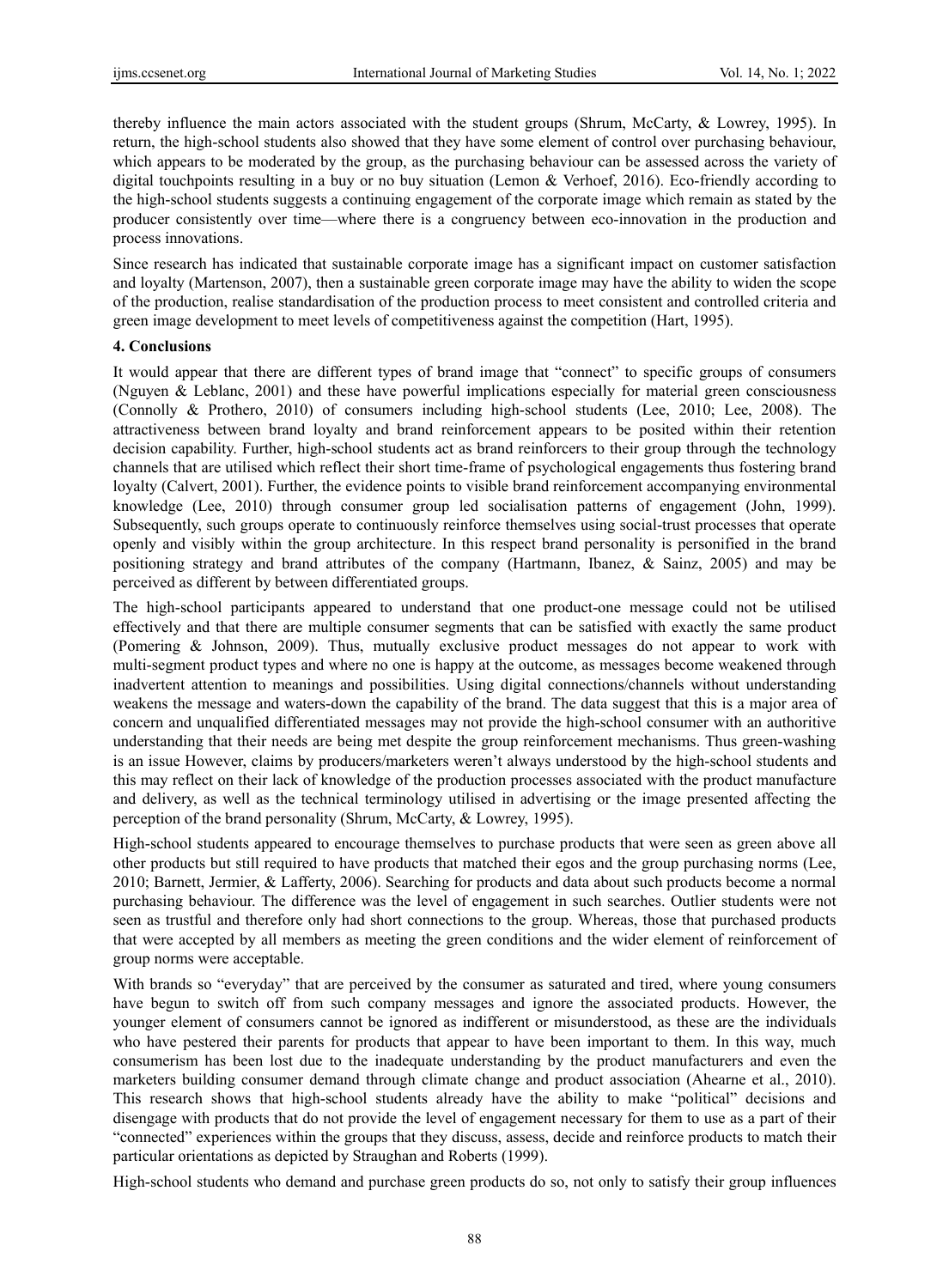but also to reinforce themselves as visible and responsible consumers (Moisander, 2007) to their connected group and raising a consistent open attitude to green brand image and sustainability (Chen & Chai, 2010).

#### **References**

Aaker, D., & Joachimsthaler, E. (2000). *Brand Leadership*. London, UK: The Free Press.

- Aaker, J. (1997). Dimensions of brand personality. *Journal of Marketing Research*, 34(3), 347–356. https://doi.org/10.1177/002224379703400304
- Achinstein, P. (1992). Inference to the Best Explanation: Or, Who Won the Mill-Whewell Debate? *Studies in the History and Philosophy of Science Part A, 23(2), 349–364.* https://doi.org/10.1016/0039-3681(92)90039-9
- Adams, S., Smith, J., & Straume, I. (2012). Political Imaginaries in Question. *Critical Horizons*, 13(1), 5-11. https://doi.org/10.1558/crit.v13i1.5
- Adner, R., & Zemsky, P. (2006). A demand-based perspective on sustainable competitive advantage. *Strategy Management Journal*, *27*(3), 215239. https://doi.org/10.1002/smj.513
- Ahearne, M., Rapp, A., Hughes, D., & Jinal, R. (2010). Managing sales force product perceptions and control systems in the success of new product introductions. *Journal of Marketing*, 47(4), 764–776. https://doi.org/10.1509/jmkr.47.4.764
- Andayani, W. (2021). Disclosure of Corporate Social Responsibility, Company Performance, and Corporate Reputation as the Mediating Role: Indonesian Context. *Journal of Accounting and Investment*, *22*(3), 581601. https://doi.org/10.18196/jai.v22i3.12190
- Armstrong, C., & Lehew, M. (2011). Sustainable apparel product development: In search of a new dominant social paradigm for the field using sustainable approaches. *Fashion Practice: The Journal of Design Creative Process and the Fashion*, *3*(1), 2962. https://doi.org/10.2752/175693811X12925927157018
- Balshem, M. (1991). Cancer, Control and Causality: Talking about Cancer in a Working-Class Community. *American Ethnologist*, *18*(1), 152172. https://doi.org/10.1525/ae.1991.18.1.02a00070
- Barela, M. (2003). United Colors of Benetton: From Sweaters to Success: An Examination of the Triumphs and Controversies of a Multinational Clothing Company. *Journal of International Marketing*, 11(4), 113–128. https://doi.org/10.1509/jimk.11.4.113.20152
- Barnett, M., Jermier, J., & Lafferty, B. (2006). Corporate reputation: The definitional landscape. *Corporate Reputation Review, 9(1), 26-38. https://doi.org/10.1057/palgrave.crr.1550012*
- Barney, J. (2001). Is the resource-based "view" a useful perspective for strategic management research? Yes. *Academy of Management Review*, *26*(1), 4156. https://doi.org/10.5465/amr.2001.4011938
- Bashir, S., Khwaja, M., Rashid, Y., Turi, J., & Waheed, T. (2020). Green Brand Benefits and Brand Outcomes: The Mediating Role of Green Brand Image. *SAGE Open*, *10*(3). https://doi.org/10.1177/2158244020953156
- Benn, N., Buckingham, S., Domingue, J., & Mancini, C. (2008). *Ontological Foundations for Scholarly Debate Mapping Technology*. In 2nd International Conference on Computational Models of Argument (COMMA '08), Toulouse, France.
- Berry, M., & Rondinelly, D. (1998). Proactive Corporate Environmental Management: A New Industrial Revolution. *Academy of Management Executive*, *12*(2), 3849. https://doi.org/10.5465/ame.1998.650515
- Bunce, L., Baird, A., & Jones, S. (2017). The student-as-consumer approach in higher education and its effects on academic performance. *Studies in Higher Education*, 42(11), 1958–1978. https://doi.org/10.1080/03075079.2015.1127908
- Buston, K. (1999). NUD\*IST in action: its use and its usefulness in a study of chronic illness in young people. In A. Bryman & R. Burgess (Eds.), *Analysis and Interpretation of Qualitative Data*. London, UK: Sage Publications.
- Calvert, S. (2001). Future Faces of Selling to Children. In D. Singer & J. Singer (Eds.), *Handbook of Children and the Media*. Thousand Oaks, California: Sage Publications.
- Carron, A., & Brawley, L. (2000). Cohesion: Conceptual and Measurement Issues. *Small Group Research*, *31*(1), 89-106. https://doi.org/10.1177/104649640003100105
- Cassell, C., & Symon, G. (2004). *Essential Guide to Qualitative Methods in Organizational Research*. London, UK: Sage Publications. https://doi.org/10.4135/9781446280119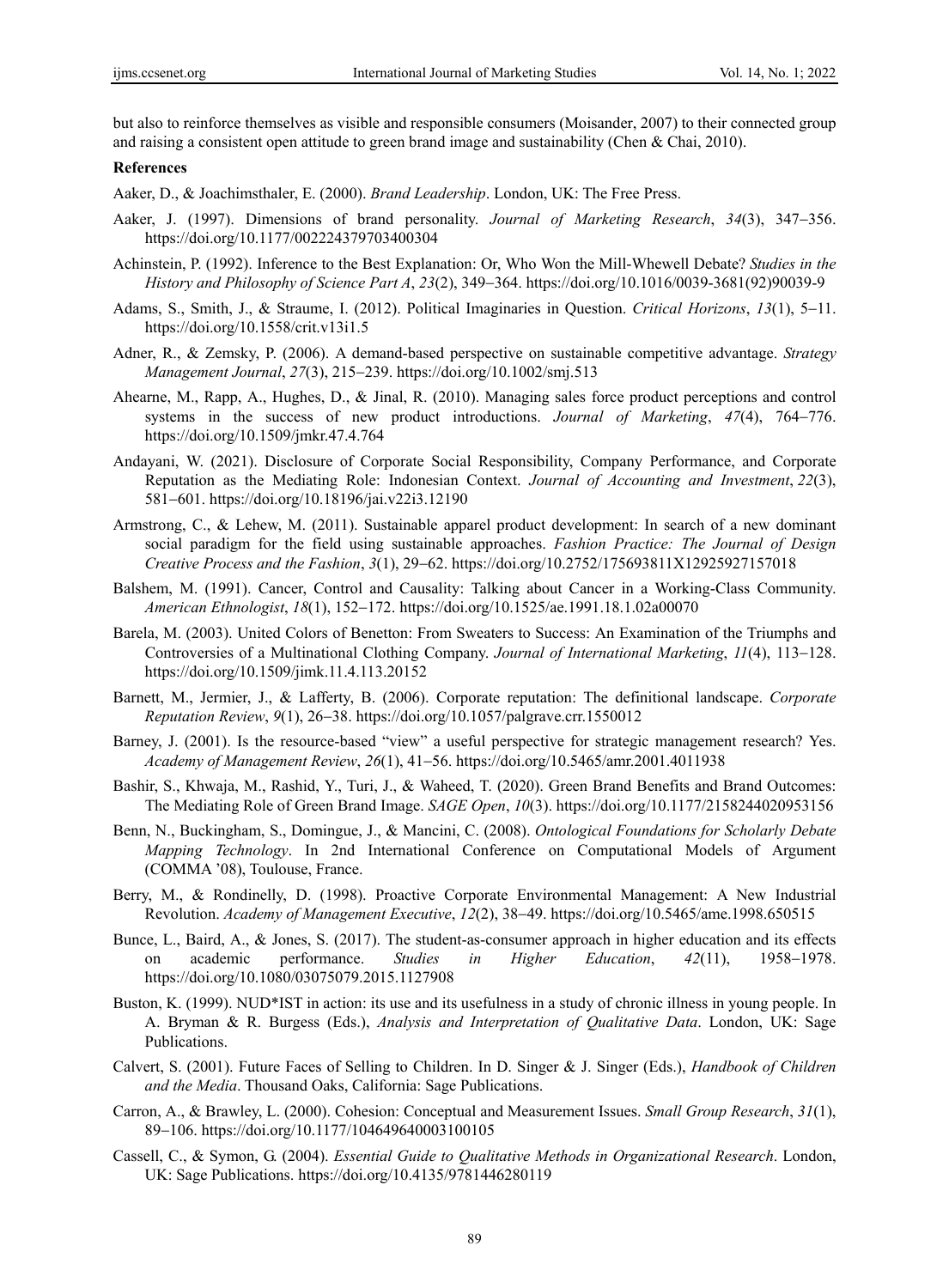- Cayla, J., & Eckhardt., G. (2007). Asian Brands without Borders: Regional Opportunities and Challenges. *International Marketing Review*, *24*(4), 444456. https://doi.org/10.1108/02651330710761017
- Chang, N., & Fong, C. (2010). Green product quality, green corporate image, green customer satisfaction, and green customer loyalty. *African Journal of Business Management*, 4(13), 2336–2344.
- Charmaz, K. (2006). *Constructing Grounded Theory A Practical Guide Through Qualitative Analysis*. London, UK: Sage Publications.
- Chen, T., & Chai, L. (2010). Attitude towards the environment and green products: Consumers' perspective. *Management Science and Engineering, 4(2), 27-39. https://doi.org/10.1.1.854.725*
- Chen, Y., & Chang, C. (2012). Enhance green purchase intentions: The roles of green perceived value, green perceived risk, and green trust. *Management Decision*, 50(3), 502–520. https://doi.org/10.1108/00251741211216250
- Connolly, J., & Prothero, A. (2003). Sustainable consumption: Consumption, consumers and the commodity discourse. *Consumption Markets & Culture*, *6*(4), 275–291. https://doi.org/10.1080/1025386032000168311
- Coombs, C. (2017). Coherence and transparency: Some advice for qualitative researchers. *Production*, 27, 1–8, e20170068. https://doi.org/10.1590/0103-6513.006817
- Daniels, J., Bradley, M., Cramer, D., Winkler, A., Kinebrew, K., & Crockett, D. (2007). The Successful Resolution of Armed Hostage/Barricade Events in Schools: A Qualitative Analysis. *Psychology in the Schools*, 44(6), 601-613. https://doi.org/10.1002/pits.20250
- Delgado-Ballester, E., & Munuera-Aleman, J. (2005). Does brand trust matter to brand equity? *Journal of Product and Brand Management*, *14*(23), 187196. https://doi.org/10.1108/10610420510601058
- Denzin, N., & Lincoln, Y. (1994). *Handbook of Qualitative Research*. Thousand Oaks, CA.: Sage Publications.
- Denzin, N., & Lincoln, Y. (2018). *Handbook of Qualitative Research* (5th ed.). Thousand Oaks, CA.: Sage Publications.
- Dey, I. (2005). *Qualitative Data Analysis*. London, UK: Routledge.
- Dotson, M., & Hyatt, E. (2005). Major influence factors in children's consumer socialization. *Journal of Consumer Marketing*, *22*(1), 3542. https://doi.org/10.1108/07363760510576536
- Duranti, A. (2006). Transcripts, like Shadows on a Wall. *Mind, Culture, and Activity*, 13(4), 301-310. https://doi.org/10.1207/s15327884mca1304\_3
- Engardio, P. (2007). Beyond the Green Corporation. *Business Week*, January 29, 50–64, The McGraw-Hill Companies.
- Esch, F., Langner, T., Schmitt, B., & Geus, P. (2006). Are brands forever? How brand knowledge and relationships affect current and future purchases: *Journal of Product & Brand Management*, 15(2), 98–105. https://doi.org/10.1108/10610420610658938
- Fink, A. (2000). The Role of the Researcher in the Qualitative Research Process. A Potential Barrier to Archiving Qualitative Data. *Forum: Qualitative Social Research*, *1*(3), article 4. https://doi.org/10.17169/fqs-1.3.1021
- Glaser, B. (1992). *Basics of Grounded Theory Analysis*. Mill Valley, CA.: Sociology Press.
- Glaser, B., & Strauss, A. (1967). *The Discovery of Grounded Theory: Strategies for Qualitative Research*. Chicago: Aldine. https://doi.org/10.1097/00006199-196807000-00014
- Gonzalez, C. (2008). Conceptions of, and approaches to, teaching online: A study of lecturers teaching postgraduate distance courses. *Higher Education*, 57(3), 299-314. https://doi.org/10.1007/s10734-008-9145-1
- Grant, J. (2008). Green Marketing. *Strategic Direction*, 24(6), 25–27. https://doi.org/10.1108/02580540810868041
- Gray, J., & Wilcox, B. (1995). *Good Schools, Bad Schools*. Milton Keynes, UK: Open University Press.
- Grubor, A., & Milovanov, O. (2017). Brand Strategies in the Era of Sustainability. *Interdisciplinary Description of Complex Systems, 15(1), 78–88. https://doi.org/10.7906/indecs.15.1.6*
- Hąbek, P., & Wolniak, R. (2016). Assessing the quality of corporate social responsibility reports: The case of reporting practices in selected European Union member states. *Quality and Quantity*,  $50(1)$ , 399–420. (https://doi.org/10.1007/s11135-014-0155-z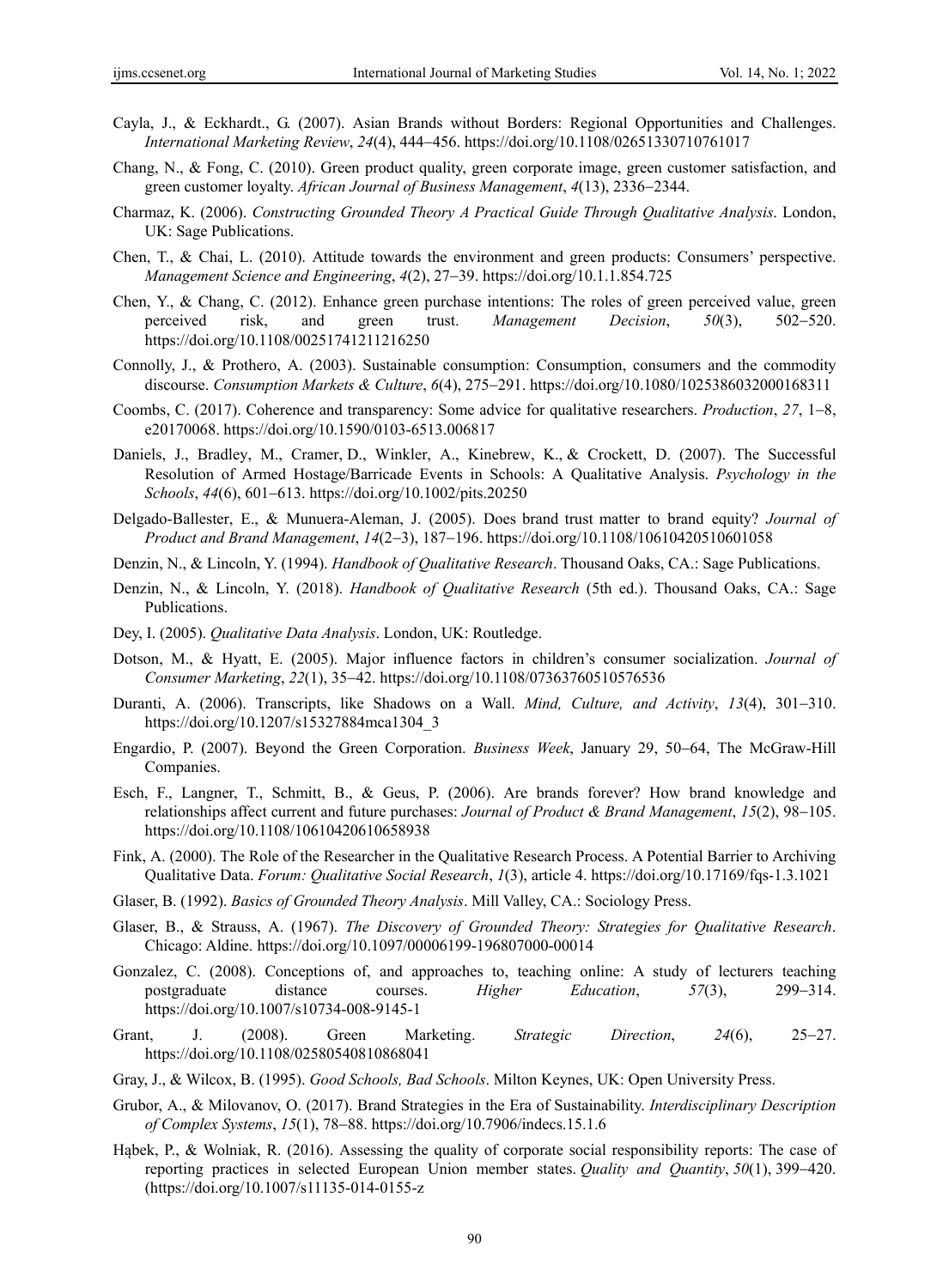- Han, J., Kim, N., & Srivastava, R. (1998). Market orientation and organizational performance: Is innovation a missing link? *Journal of Marketing*, *62*(4), 3045. https://doi.org/10.1177/002224299806200403
- Hansen, A. (2002). Discourses of Nature in Advertising. *Communications*, 27(4), 499–511. https://doi.org/10.1515/comm.2002.005
- Hansson, A., & Bryngelsson, M. (2009). Expert opinions on carbon dioxide capture and storage—A framing of uncertainties and possibilities. *Energy Policy*, 37(6), 2273–2282. https://doi.org/10.1016/j.enpol.2009.02.018
- Hart, S. (1995). A Natural-Resource-Based View of the Firm. *Academy of Management Review*, 20(4), 986–1014. https://doi.org/10.2307/258963
- Hartmann, P., Ibanez, V., & Sainz, J. (2005). Green branding effects on attitude: Functional versus emotional positioning strategies. *Marketing Intelligence & Planning*, 23(1), 9–29. https://doi.org/10.1108/02634500510577447
- Heath, R. (2009). The rhetorical tradition: Wrangle in the marketplace. In R. Heath, E. Toth & D. Waymer (Eds.), *Rhetorical and critical approaches to public relations II* (pp. 17–47). New York, NY: Routledge. https://doi.org/10.4324/9780203874929
- Hollebeek, L., & Macky, K. (2019). Digital content marketing's role in fostering consumer engagement, trust, and value: Framework, fundamental propositions, and implications. *Journal of Interactive Marketing*, *45*, 2741. https://doi.org/10.1016/j.intmar.2018.07.003
- Hooley, G., Saunders, J., & Piercy, N. (1998). *Marketing Strategy and Competitive Positioning* (2nd ed.). Hemel Hempstead, UK: Prentice-Hall.
- Horlings, S. (2010). *Marketing Sustainability—Bridging the gap between branding, sustainability and consumer demands*. Utrecht, Holland: IDH – Dutch Sustainable Trade initiative.
- Househ, M. (2011). Sharing sensitive personal health information through Facebook: The unintended consequences. *Studies in Health Technology and Informatics*, 169, 616–620. https://doi.org/10.3233/978-1-60750-806-9-616
- Hudders, L., De Pauw, P., Cauberghe, V., Panic, K., Zarouali, B., & Rozendaal, E. (2017). Shedding new light on how advertising literacy can affect children's processing of embedded advertising formats: A future research agenda. *Journal of Advertising*, 46(2), 333-349. https://doi.org/10.1080/00913367.2016.1269303
- Jamali, D., & Mirshak, R. (2007). Corporate Social Responsibility (CSR): Theory and Practice in a Developing Country Context. *Journal of Business Ethics*, *72*(3), 243-262. https://doi.org/10.1007/s10551-006-9168-4
- James, P. (2014). Project Financial Management and Modern Financial Slavery: The Case of a KSA Metro Project Start-up. *Asian Journal of Finance & Accounting*, 6(2), 278–300. https://doi.org/10.5296/ajfa.v6i2.6297
- James, P. (2015). James, P. (2015). Management Practices in a Formal Design Process for a Metro Project in Doha, Qatar. *Journal of Management Research*, 7(4), 1-20. https://doi.org/10.5296/jmr.v7i4.7513
- James, P., & James, T. (2011). *Qualitative Research Methods for Health Services*. London, UK: Megellan UK Press.
- John, D. (1999). Consumer socialization of children: A retrospective look at twenty-five years of research. *Journal of Consumer Research, 26*(3), 183-213. https://doi.org/10.1086/209559
- Johnson, B. (1997). Examining the validity structure of qualitative research. *Education*, 118(2), 282–292. Retrieved that the contract of the contract of the contract of the contract of the contract of the contract of the contract of the contract of the contract of the contract of the contract of the contract of the contract of http://www.link.gale.com/apps/doc/A20479505/AONE?u=anon~df7ee9a6&sid=bookmark-AONE&xid=7b 12ee89
- Kaiser, K. (2009). Protecting Respondent Confidentiality in Qualitative Research. *Qualitative Health Research*, 19(11), 1632-1641. https://doi.org/10.1177/1049732309350879
- Kim, Y. (2011). The Pilot Study in Qualitative Inquiry: Identifying Issues and Learning Lessons for Culturally Competent Research. *Qualitative Social Work*, *10*(2), 190-206. https://doi.org/10.1177/1473325010362001
- Kong, Y., & Zhang, L. (2014). When does green advertising work? The moderating role of product type. *Journal of Marketing Communications*, 20(3), 197-213. https://doi.org/10.1080/13527266.2012.672335
- Kotler, P., & Keller, K. (2006). *Marketing Management* (12th ed.). Upper Saddle River, NJ: Prentice-Hall.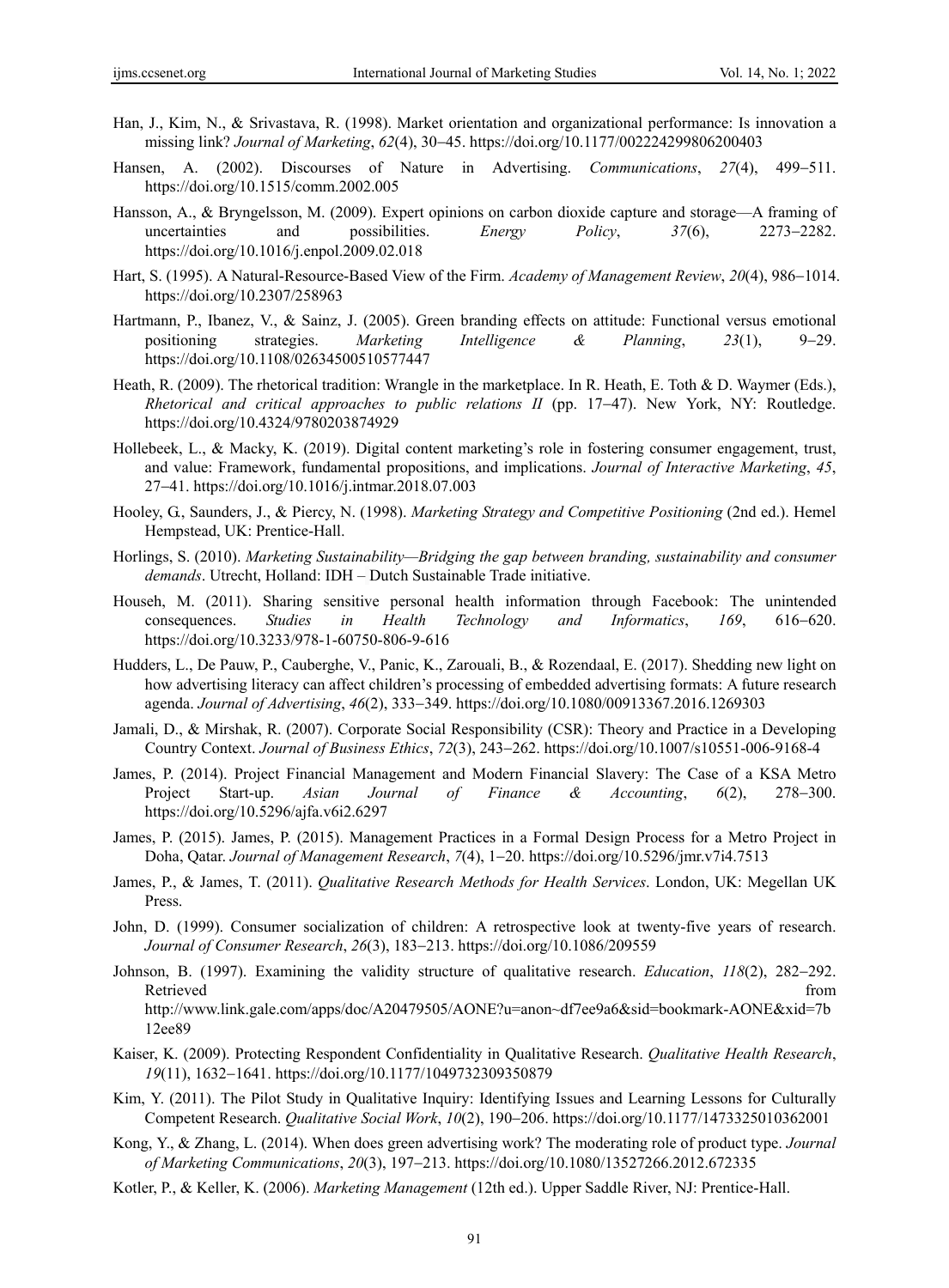- Kumar, A., Mangla, S., Luthra, S., Rana, N., & Dwivedi, Y. (2018). Predicting changing pattern: building model for consumer decision making in digital market. *Journal of Enterprise Information Management*, *31*(5), 674703. https://doi.org/10.1108/JEIM-01-2018-0003
- Kvale, S. (1996). The 1,000-Page Question. *Qualitative Enquiry*, 2(3), 275–284. https://doi.org/10.1177/107780049600200302
- Lee, C., Su, C., & Yang, H. (2016). The Effects of Sport Star Endorser Credibility on Brand Identification and Purchase Intention—A Case Study of NIKE in 2014 FIFA. *Journal of Sport and Recreation Research*, *10*(3), 1526. https://doi.org/10.15728/edicaoesp.2016.1
- Lee, K. (2008). Opportunities for green marketing: Young consumers. *Marketing Intelligence & Planning*, *26*(6), 573-586. https://doi.org/10.1108/02634500810902839
- Lee, K. (2010). The Green Purchase Behavior of Hong Kong Young Consumers: The Role of Peer Influence, Local Environmental Involvement, and Concrete Environmental Knowledge. *Journal of International Consumer Marketing*, *23*(1), 2144. https://doi.org/10.1080/08961530.2011.524575
- Lemon, K., & Verhoef, P. (2016). Understanding customer experience throughout the customer journey. *Journal of Marketing*, *80*(6), 69-96. https://doi.org/10.1509/jm.15.0420
- Leonidou, C., & Skarmeas, D. (2015). Gray shades of green: Causes and consequences of green skepticism. *Journal of Business Ethics*, *144*, 401–415. https://doi.org/10.1007/s10551-015-2829-4
- Lickel, B., Hamilton, D., Wieczorkowska, G., Lewis, A., Sherman, S., & Uhles, A. (2000). Varieties of groups and the perception of group entitativity. *Journal of Personality and Social Psychology*, 78(2), 223–246. https://doi.org/10.1037/0022-3514.78.2.223
- Lievens, F., & Highhouse, S. (2003). The relation of instrumental and symbolic attributes to a company's attractiveness as an employer. *Personnel Psychology*, 56(1), 75–102. https://doi.org/10.1111/j.1744-6570.2003.tb00144.x
- Lin, J., Lobo, A., & Leckie, C. (2017). Green brand benefits and their influence on brand loyalty. *Marketing Intelligence & Planning*, *35*(3), 425-440. https://doi.org/10.1108/MIP-09-2016-0174
- Lincoln, Y., & Guba, E. (1985). *Naturalistic Inquiry*. Newbury Park, CA.: Sage Publications. https://doi.org/10.1016/0147-1767(85)90062-8
- Lucia, M., Harley, K., Wayne, D., & Bettina, N. (2011). Emotional brand attachment and brand personality: The relative importance of the actual and the ideal self. *Journal of Marketing*, 75(4), 35–52. https://doi.org/10.1509/jmkg.75.4.35
- Malterud, K. (2001). Qualitative research: Standards, challenges, and guidelines. *Lancet*, 358(9280), 483-488. https://doi.org/10.1016/S0140-6736(01)05627-6
- Martenson, R. (2007). Corporate brand image, satisfaction and store loyalty: a study of the store as a brand, store brands and manufacturer brands. *International Journal of Retail Distribution Management*, *35*(7), 544555. https://doi.org/10.1108/09590550710755921
- Martínez, P. (2015). Customer loyalty: Exploring its antecedents from a green marketing perspective. *International Journal of Contemporary Hospitality Management, 27(5), 896–917.* https://doi.org/10.1108/IJCHM-03-2014-0115
- Maxwell, J. (2013). *Qualitative Research Design: An Interactive Approach*. London, UK: Sage Publications.
- McAlister, A., & Cornwell, T. (2010) Children's brand symbolism understanding: links to theory of mind and executive functioning. *Psychology & Marketing*, 27, 203–228. https://doi.org/10.1002/mar.20328
- Meurer, W., Frederiksen, S., Majersik, J., Zhang, L., Sandretto, A., & Scott, P. (2007). Qualitative Data Collection and Analysis Methods: The INSTINCT Trial. *Academic Emergency Medicine*, *14*(11), 10641071. https://doi.org/10.1197/j.aem.2007.05.005
- Miller, D. (1988). Relating Porter's business strategies to environment and structure. *Academy of Management*  Journal, 31(2), 280-308. https://doi.org/10.2307/256549
- Moisander, J. (2007). Motivational complexity of green consumerism. *International Journal of Consumer Studies*, 31(4), 404-409. https://doi.org/10.1111/j.1470-6431.2007.00586.x
- Namkung, Y., & Jang, S. (2013). Effects of restaurant green practices on brand equity formation: Do green practices really matter? *International Journal of Hospitality Management*, 33, 85–95.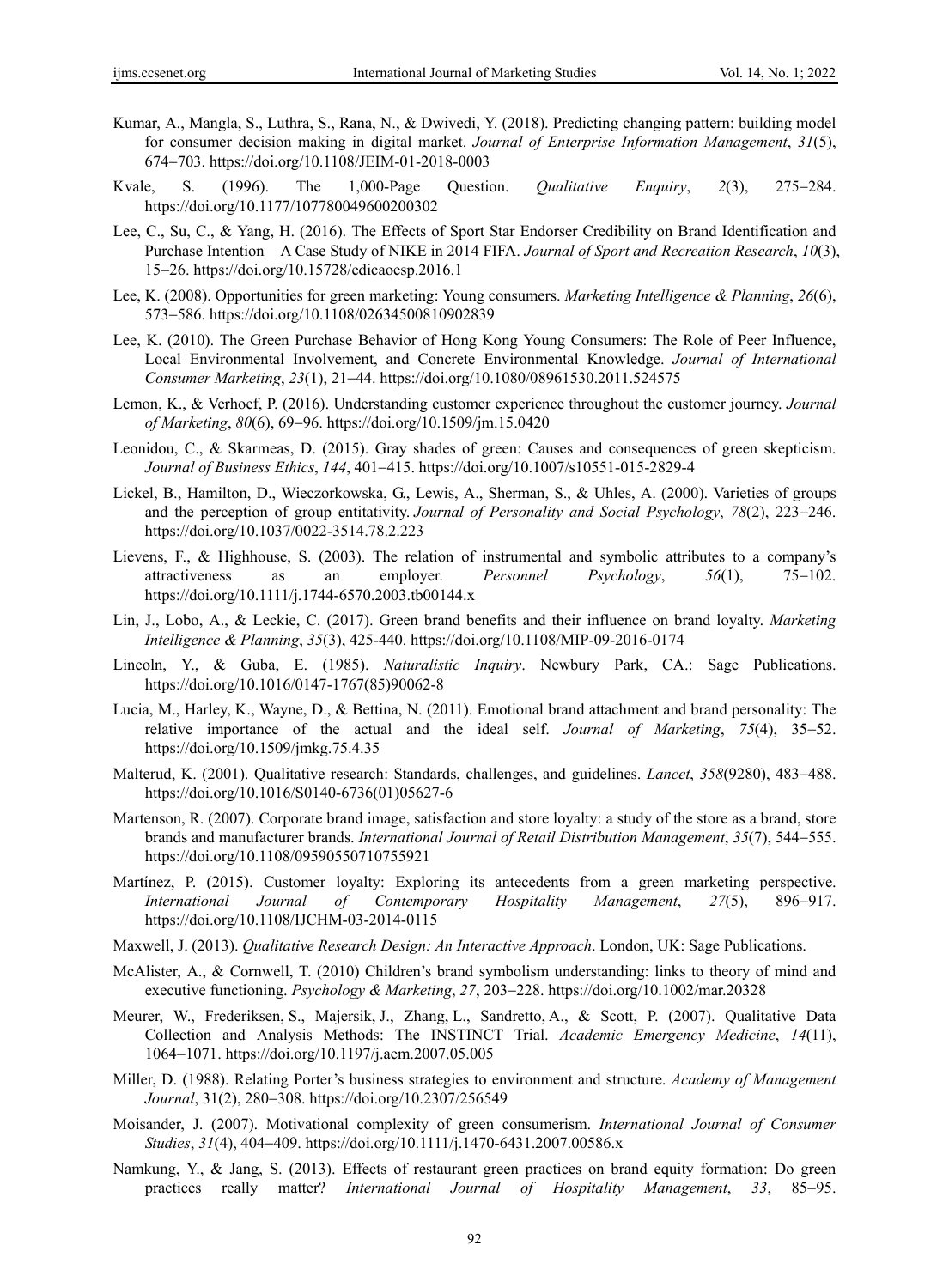https://doi.org/10.1016/j.ijhm.2012.06.006

- Nandan, S. (2005). An exploration of the brand identity-brand image linkage: A communications perspective. *Journal of Brand Management*, *12*, 264–278. https://doi.org/10.1057/palgrave.bm.2540222
- Noble, H., & Mitchell, G. (2016). What is grounded theory? *Evidence-Based Nursing*, *19*, 3435. https://doi.org/10.1136/eb-2016-102306
- Nowell, L., Norris, J., White, D., & Moules, N. (2017). Thematic Analysis: Striving to Meet the Trustworthiness Criteria. *International Journal of Qualitative Methods*, *16*(1). https://doi.org/10.1177/1609406917733847
- Nguyen, N., & LeBlanc, G. (2001). Corporate image and corporate reputation in customers retentions decisions in services. *Journal of Retailing and Consumer Services*, 8(4), 227–236. https://doi.org/10.1016/S0969-6989(00)00029-1
- Park, C., MacInnis, D., Priester, J., Eisingerich, A., & Iacobucci, D. (2010). Brand attachment and brand attitude strength: Conceptual and empirical differentiation of two critical brand equity drivers. *Journal of Marketing*, 74(6), 1–17. https://doi.org/10.1509/jmkg.74.6.1
- Peattie, K. (1999). Trappings versus substance in the greening of marketing planning. *Journal of Strategic Marketing*, *7*(2), 131-148. https://doi.org/10.1080/096525499346486
- Phung, M., Ly, P., & Nguyen, T. (2019). The effect of authenticity perceptions and brand equity on brand choice intention. *Journal of Business Research*, *101*(C), 726736. https://doi.org/10.1016/j.jbusres.2019.01.002
- Pickett, G., Kangun, N., & Grove, S. (1995). An examination of the conserving consumer: implications for public policy formation in promoting conservation behaviour. In M. Polonsky & A. Mintu-Wimsatt (Eds.), *Environmental Marketing: Strategies, Practice, Theory, and Research (pp. 77–99). New York, NY: The* Haworth Press.
- Polonsky, M. (2011). Transformative green marketing: Impediments and opportunities. *Journal of Business Research*, *64*(12), 1311-1319. https://doi.org/10.1016/j.jbusres.2011.01.016
- Pomering, A., & Johnson, L. (2009). Advertising corporate social responsibility initiatives to communicate corporate image: Inhibiting scepticism to enhance persuasion. *Corporate Communications: An International Journal*, *14*(4), 420439. https://doi.org/10.1108/13563280910998763
- Porter, M., & van der Linde, C. (1995). Green and Competitive: Ending the Stalemate. *Harvard Business Review*, 73(5), 120–134. https://hbr.org/1995/09/green-and-competitive-ending-the-stalemate
- Punch, K. (2014). *Introduction to Social Research: Quantitative and Qualitative Approaches*. London, UK: Sage Publications.
- Qu, S., & Dumay, J. (2011). The qualitative research interview. *Qualitative Research in Accounting & Management*, 8(3), 238-264. https://doi.org/10.1108/11766091111162070
- Raska, D., & Shaw, D. (2012). When is going green for company image? *Management Research Review*, *35*(3), 326347. https://doi.org/10.1108/01409171211210190
- Reinartz, W., Wiegand, N., & Imschloss, M. (2019). The impact of digital transformation on the retailing value chain. *International Journal of Research in Marketing*, 36, 350–366. https://doi.org/10.1016/j.ijresmar.2018.12.002
- Reissmann, C. (2008). *Narrative Methods for the Human Sciences*. Thousand Oaks, CA.: Sage Publications.
- Ritchie. J., & Lewis, J. (2003). *Qualitative Research Practice: A Guide for Social Science Students and Researchers*. London, UK: Sage Publications.
- Rodin, D. (2005). *What's wrong with business ethics*. UNESCO, Oxford, UK: Blackwell Publishing. https://doi.org/10.1111/j.1468-2451.2005.00571.x
- Roozen, I., & De Pelsmacker, P. (1998). Attributes of environmentally friendly consumer behaviour. *Journal of International Consumer Marketing*,  $10(3)$ ,  $21-41$ . https://doi.org/10.1300/J046v10n03\_03
- Sbaraini, A., Carter, S., Evans, R., & Blinkhorn, A. (2011). How to do a grounded theory study: A worked example of a study of dental practices. *BMC Medical Research Methodology*, 11, 128. https://doi.org/10.1186/1471-2288-11-128
- Schmitt, B. (2012). The consumer psychology of brands. *Journal of Consumer Psychology*, 22(1), 7–17. https://doi.org/10.1016/j.jcps.2011.09.005